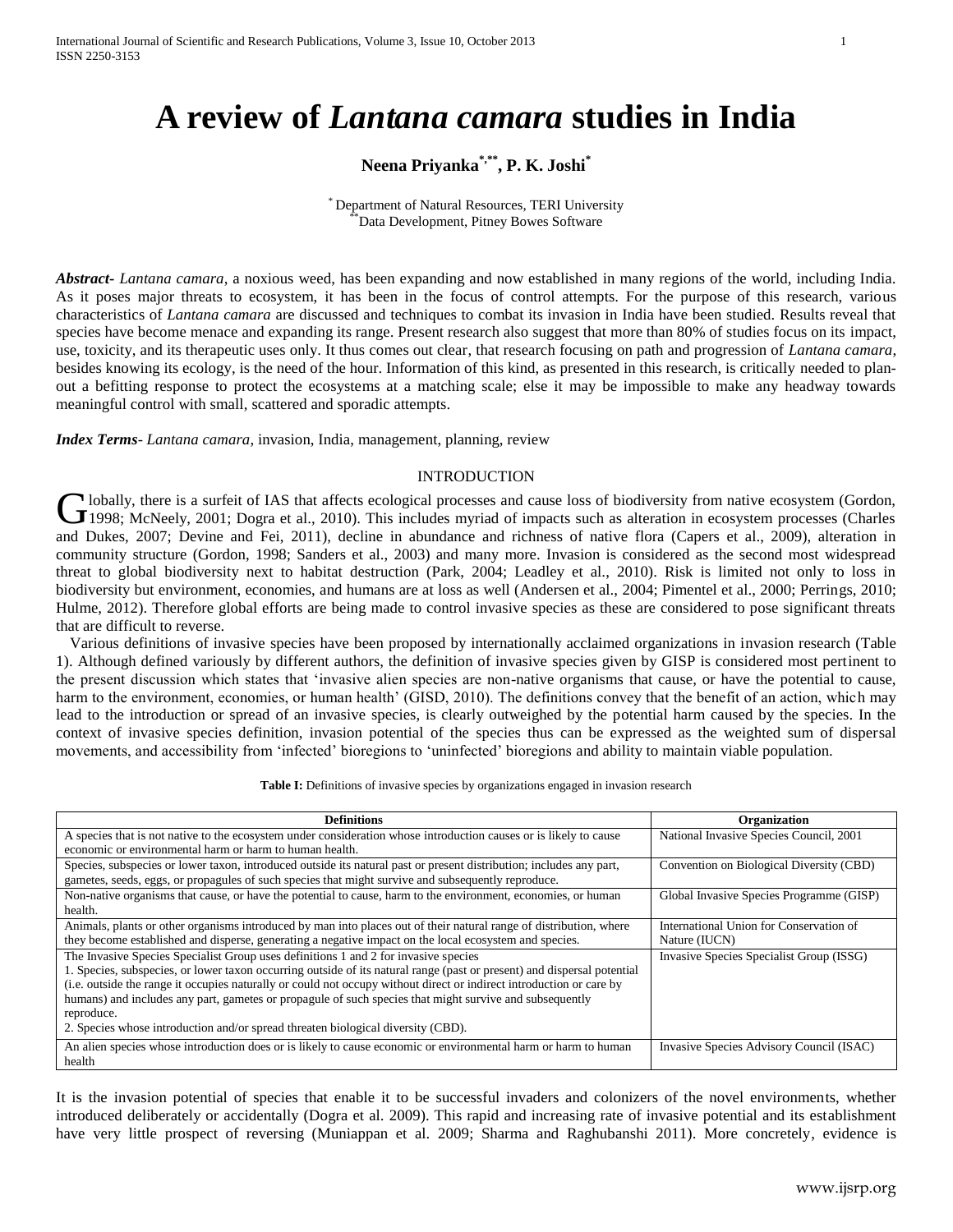accumulating that the rate of change in global ecosystem due to invasion potential is exceeding at pace with which we advance our understanding of the change (Lockwood et al., 2007; EEA, 2010). Developing regions are fast witnessing this change and particularly more evident in India.

India is abode of indigenous species and well known for its biodiversity hotspots. A large majority of exotics plaguing the country are natives of American continent, followed by Eurasia, Europe, Asia, Africa and Australia. Although, a large number of exotics have reached naturalization in India; only a few have noticeably altered the ecosystem structure and functions. Amidst them, *Lantana camara* stands out distinctly in the list of top invaders (Murali and Setty, 2001; Hiremath and Sundaram, 2005; Sharma and Raghubansi, 2006; Prasad et al., 2007; Sahu and Singh, 2008; Babu et al., 2009). *Lantana camara* is one such pantropical weed which is affecting ecosystem, and causing biodiversity loss at greater extent. The species is native of Central and South America and the Caribbean with geographical expansion between 35°N and 35°S (Day et al., 2003). Figure 1 depicts native and introduced distribution range of *Lantana camara* worldwide.



**Figure 1:***Lantana camara* native (light grey) and introduced or naturalized (dark grey) regions(**Source:** Adapted and modified from Dayet al.*,* 2003)

The genus being tropical in origin reaches its maximum diversity in the Caribbean, Central and northern South America (Taylor et al., 2012). In addition to the American species, some species are believed to have their origin in Africa and one species in India (Ghisalberti, 2000; Bhagwat et al., 2012). All species of *Lantana camara* despite of varied origin belong to Calliorheas section which is well characterized in the neotropics world (Sanders, 1987; Sanders, 2012). The diversity, broad geographic expansion and wide ecological tolerance are so inbuilt in species, that the Invasive Species Specialist Group (ISSG) considers it as among 100 of the "World's Worst" invaders (ISSG 2001).

The species has made itself indispensable in most parts of India. It was introduced in 1809 as an ornamental plant by the British in Calcutta Botanical Garden (Brandis, 1882; Aravind and Rao, 2001; Nanjappa et al., 2005). Voyaging two centuries of its establishment in India, at present it is considered to be extremely adaptable and prolific. Thus, it has its indiscriminate spread and presence in almost all regions of India including farm, pasture, fallow land and forest except the Thar Desert and its surroundings (Kannan et al., 2009; Aravind et al., 2010; Kimothy et al., 2010; Surampalli, 2010; Patel et al., 2011; Dobhal et al., 2011). Not only is the geographic range of *Lantana camara* still expanding in many regions of India, but the density of infestations within its range is increasing and has been recognized as a future threat to ecosystems (Roy et al 2002; Day et al. 2003; Sharma et al. 2005; Kohli et al. 2006; Dogra et al. 2009). An article in the widely-read magazine, Down to Earth (Sethi 2004), attests to the growing recognition of this problem by civil society, and to its no longer being a concern of the scientific community alone. Thus, the present research aims to review various aspects of *Lantana camara* research in India and the techniques adopted to combat its invasion. The study also aims to identify gaps in existing studies and what further research should be directed so that concrete headways to control invasion can be made.

## *A. Lantana camara: General description and invasion predicament*

The word *Lantana camara* derives from Latin 'lento' which means to bend (Ghisalberti, 2000). The species was first described and given its binomial name by Linnaeus in 1753 (Munir, 1996; Kumarasamyraja et al., 2012). It is the genus of verbenaceae family with 600 varieties existing worldwide. *Lantana camara*, a native species of South, Central America and the Caribbean islands (Figure 3.1) (Baars, 2002), has its presence recorded even in Brazil, Florida, Jamaica, Mexico, and Trinidad. The species is spread over wide geographical range in neotropics but none is reported from Old World (Day et al., 2003; Sanders, 2006; GISIN, 2011). Some species of *Lantana camara* are also believed to originate from Africa and one from India (Lowe et al., 2003; Baars, 2002; Day et al., 2003; Heshula, 2009).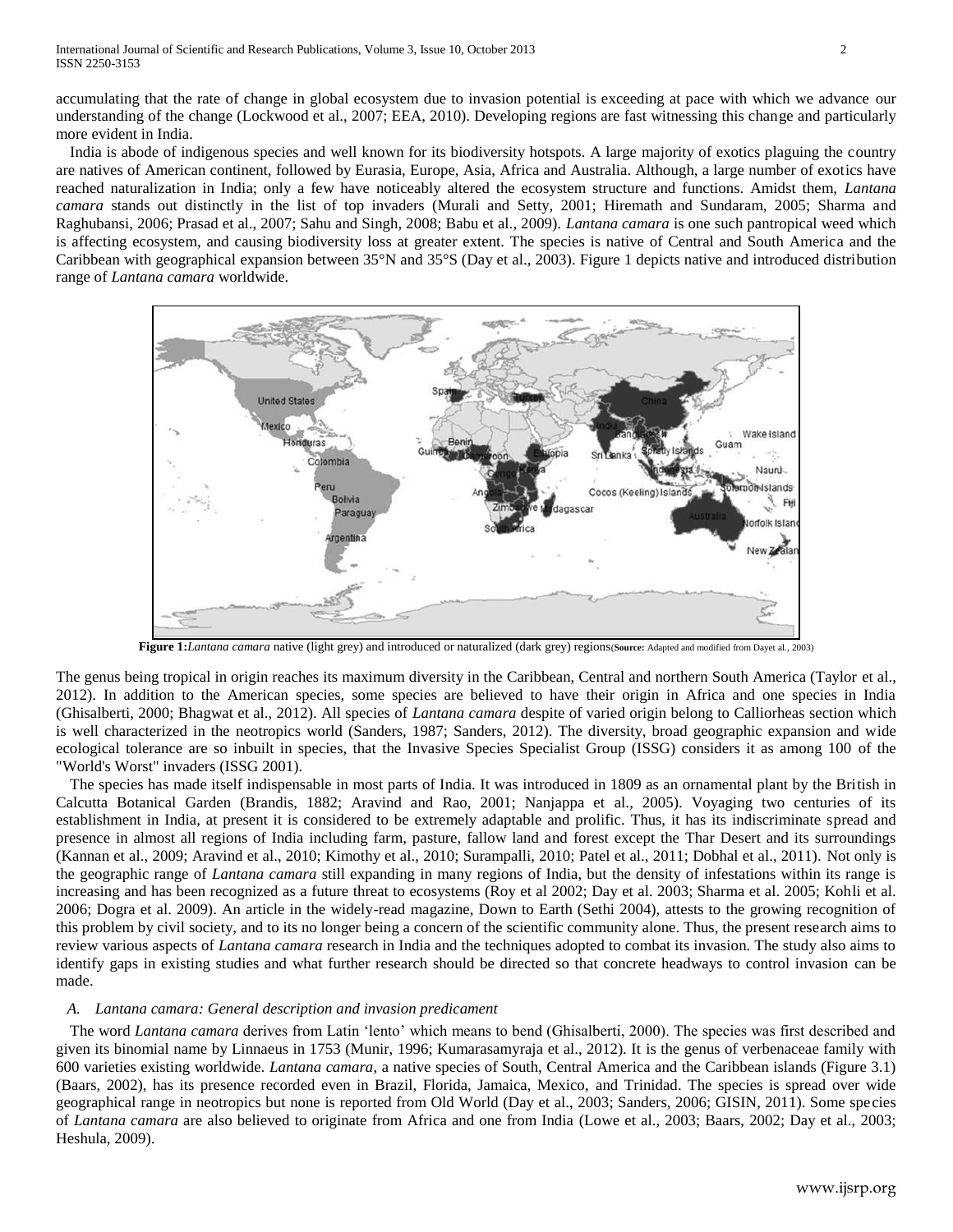## *B. Biology*

*Lantana camara*, also known as wild sage, is a thorny multi-stemmed, deciduous shrub with an average height of 2m (6ft). The shrub's taxonomic position is defined as belonging to the class of magnoliopsida, order lamiales, family verbenaceae and genus Lantana (GISIN, 2011). Stems are square in outline, covered with bristly hairs when green, often armed or with scattered small prickles (Figure 2a). *Lantana camara* possesses a strong root system (Figure 2b). The roots even after repeated cuttings give new flush of shoots. Leaves are opposite, simple, with long petioles, oval blades which are rough and hairy and have blunt toothed margins (Figure 2c). The leaves of *Lantana camara* have a strong aroma. Its flowers are small, multi-colored, in stalked, dense in flat-topped clusters with a corolla having narrow tube with four short spreading lobes (Figure 2d  $\&$  e). Their flowers undergo color change subsequent to anthesis. These flowers occurs in cluster which includes white-pink-lavendar or yellow-orange-red mix. The yellow coloration of the flower provides visual cue to pollinators and change in color is initiated on the act of pollination. Berries of *Lantana camara* are round, fleshy, 2-seeded drupe with initially green in color and turning purple and finally to blue-black color (Figure 2f). However, the berries are very poisonous in nature though these are attractive to insects and birds. Seeds germination is easy and faster in *Lantana camara*. Table 2 summarizes the general characteristics of *Lantana camara*.



**Figure 2:** Characteristics of*Lantana camara*

#### **Table II:** General characteristics of *Lantana camara*

| <b>Characteristics</b>         | <b>Description</b>                                                                         |
|--------------------------------|--------------------------------------------------------------------------------------------|
| Native                         | Tropical region in Central and South America                                               |
| Synonym                        | Camara vulgaris, Lantana scabrida                                                          |
| Distribution                   | Naturalized in countries/islands between 35 <sup>°</sup> N and 35 <sup>°</sup> S latitudes |
| <b>Conservation Status</b>     | Alien                                                                                      |
| <b>Plant Category</b>          | Annuals and biennials, ground covers, perennials, shrubs                                   |
| <b>Plant Characteristics</b>   | Poisonous                                                                                  |
| <b>Foliage Characteristics</b> | Fragrant, evergreen, poisonous                                                             |
| Foliage Color                  | Dark green                                                                                 |
| <b>Flower Characteristics</b>  | Long lasting, showy, unusual                                                               |
| <b>Flower Color</b>            | Pink, yellow, orange                                                                       |
| <b>Tolerances</b>              | Drought, heat and humidity, pollution, slope, wind                                         |
| Propagation Methods            | From herbaceous stem cuttings                                                              |
| Pollinators                    | Lepidopteran species and thrip                                                             |

## *C. Ecology*

*Lantana camara*'s widespread and diverse distribution is a reflection of its wide ecological tolerances. The species occurs in varied habitats ranging from open unshaded regions which include wastelands, rainforest edges, beachfronts, and forests disturbed by activities such as fire or logging (Thakur et al., 1992, in Rishi, 2009 cross ref). The species also thrive well in disturbed areas which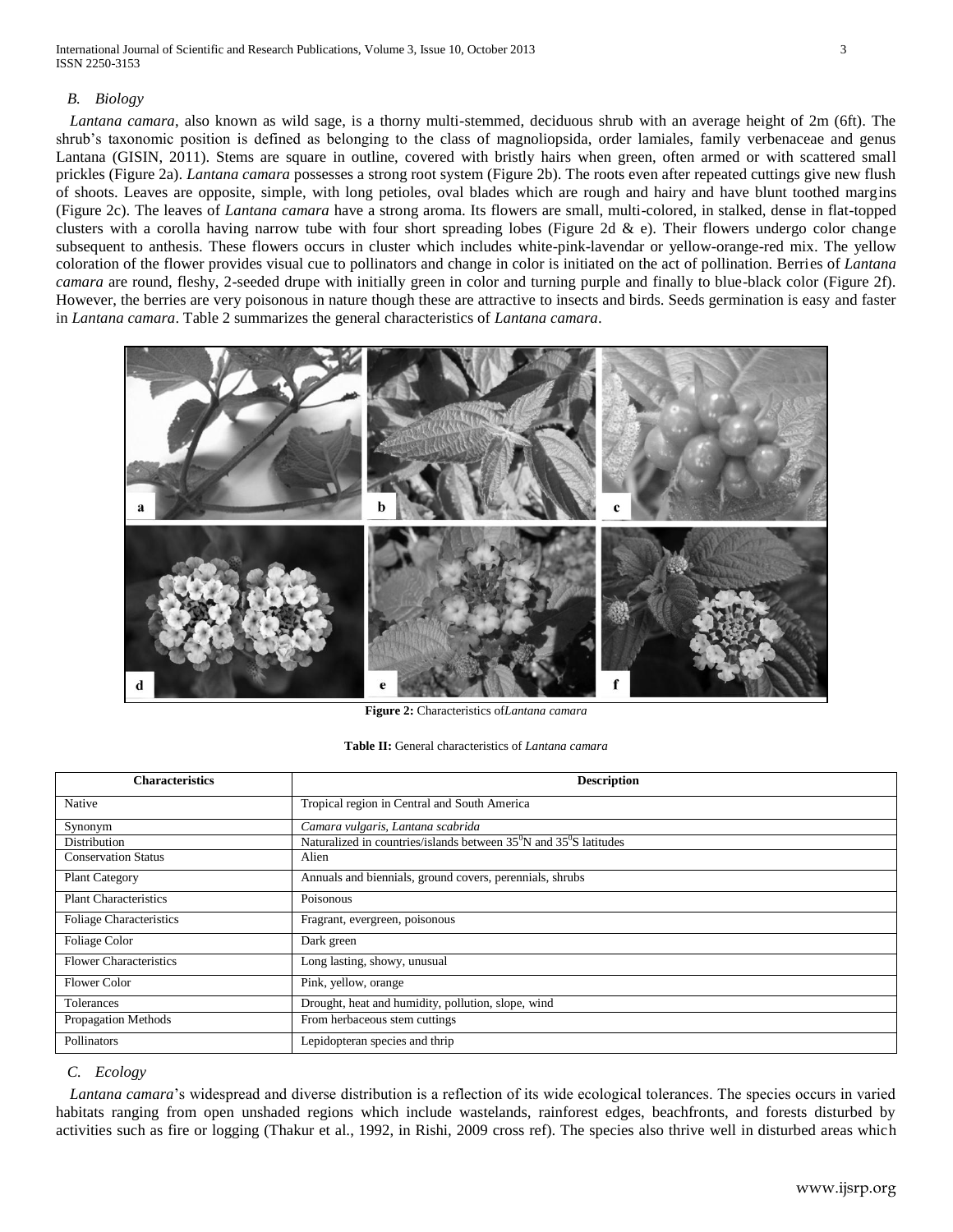includes roadside, railway tracks and canals (Sharma et al., 2005; Kohli et al., 2008; Dogra et al., 2010). Anthropogenic activity further aggravates the invasion and allows it to spread (Day et al., 2003). The two principal ingredients for successful establishment are its growth under varied climatic conditions and no cap on temperature or rainfall limit. Table 3 summarizes habitat requirements of *Lantana camara*.

| <b>Habitat Parameters</b>    | <b>Requirements</b>                                |
|------------------------------|----------------------------------------------------|
| Light Range                  | Sun to full Sun                                    |
| pH Range                     | $4.5 - 8.5$                                        |
| Temperature                  | Intolerant of frequent or prolonged freezing       |
| <b>Annual Rainfall Range</b> | $1000 - 4000$ mm                                   |
| Soil Range                   | Mostly sandy to clay loam                          |
| Water Range                  | Semi-Arid to Normal                                |
| Altitude                     | Less than 2000 m above sea level                   |
| Light conditions             | Prefers unshaded habitats, can tolerate some shade |

## *D. Life Cycle*

A typical life cycle of *Lantana camara* commences with dispersal of seeds by various dispersal agents such as fruit-eating birds and few mammals (Figure 3). An individual plant produces up to 12,000 fruits each year (Mack et al., 2000). Various studies illustrates that the process of germination process starts once the seed has travelled through the gut of a bird or mammal (Khoshoo and Mahal, 1967). Pollination by insects such as butterflies, moths, bees and thrips are common (Goulson and Derwent, 2004). Besides these, vegetative mode of propagation includes, spread through layering, or reshooting. *Lantana camara*'s repetitive growth at base of stems confirms its tenacity. Various studies have attributes seed viability ranging from 2-5 years (Wijayabandara et al., 2011). However, exact time of seed viability is still unknown and is mostly dependent on plant varieties, soil types and moisture levels (Raizada and Raghubanshi, 2010). Anthropogenic disturbances (burning, slashing, clearing, construction activities) facilitate its germination and propagation. The growth of the plant occurs all year round but the peak is reached after summer rains. The species takes only few weeks to germinate. The dryness and open canopy promotes early germination. The mature thickets once established, continue to persist for long. The plant starts producing seeds after completing one season. In the area of its establishment, it competes with native flora and subsequently smothers pasture through its allelopathic nature. The species die only under extreme. A typical life cycle of species is depicted in Figure 3.



**Figure 3:** Life cycle of*Lantana camara*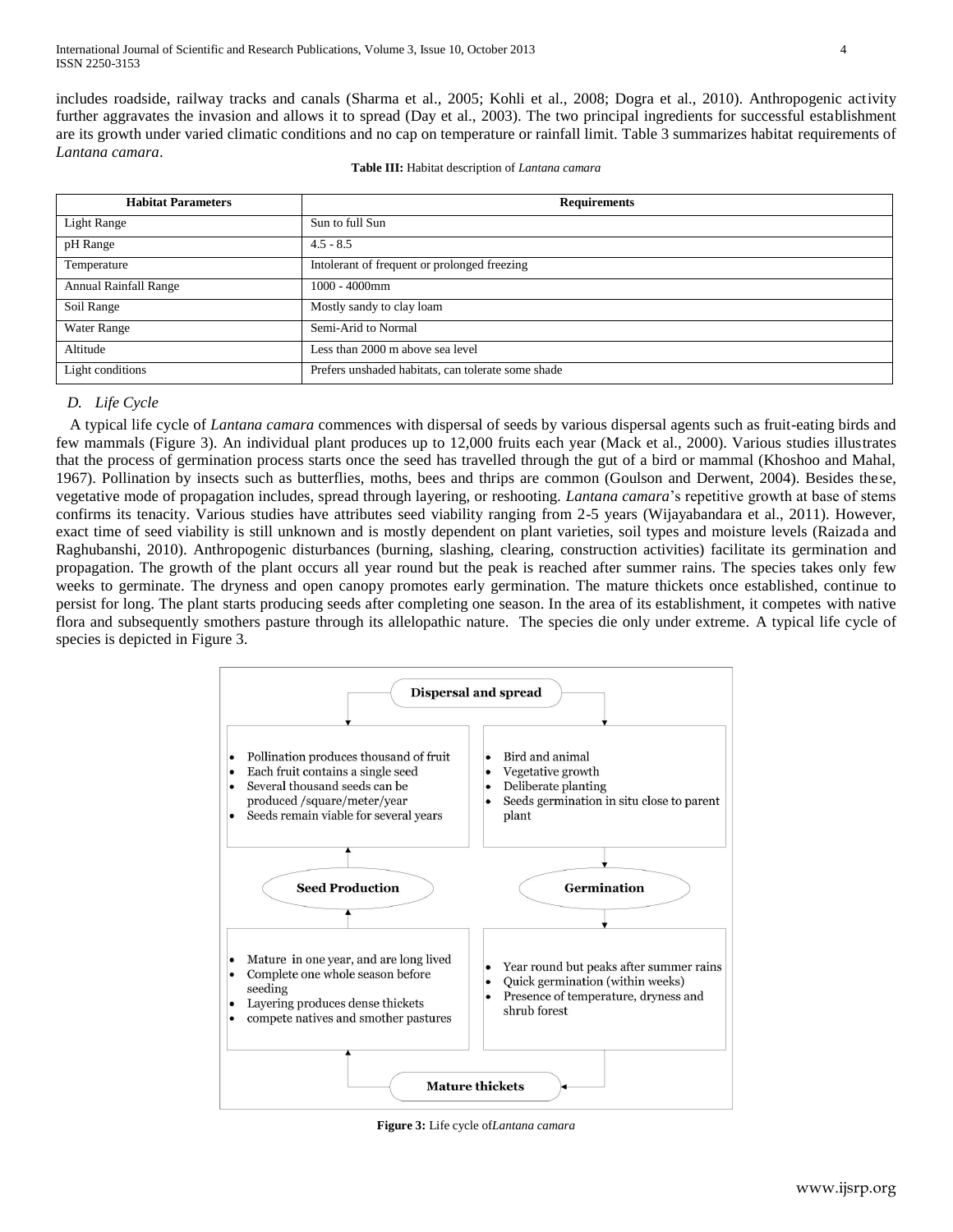International Journal of Scientific and Research Publications, Volume 3, Issue 10, October 2013 5 ISSN 2250-3153

infections, tetanus, rheumatism and malaria

#### *E. Uses*

*Lantana camara* though being a noxious weed has several minor uses, mainly in herbal medicine. There are series of research studies conducted on the exploitation of chemical constituents present in different parts of the plant species. Table 4 summarizes uses of *Lantana camara*. The studies demonstrate that extracts from the leaves can be employed to combat antimicrobial, fungicidal, insecticidal and nematicidal problems. Its potential to serve as biocide has also been illustrated in several researches (Begum et al., 2004; Dharmagadda et al., 2005). Table 4 summarizes the uses of *Lantana camara*.

#### **Parts Used Uses References** Plant Act as hedge plant, provide perch sites and cover Ghisalberti et al., 2000; Day et al., 2003 Flower Nectar source for butterflies and moths Mohan Ram and Mathur, 1984; Day et al., 2003 Bark Astringent and used as a lotion in cutiginous eruptions, leprous ulcers ISSG, 2008; TrekNature, 2009<br>Stalks Raw material for paper pulp which is used for wrapping, writing and printing paper Ray et al., 2006; Naithani Stalks Raw material for paper pulp which is used for wrapping, writing and printing paper Making baskets and temporary shelters Kannanet al., 2008 Used as Biofuel Sharma et al., 1988; Prasad et al., 2001 Leaves Boiled and applied for swellings and pain in the body Singh et al., 1996; Noble et al., 1998; Nagaoet al.*,* 2000 Alkaloidal fractions lower blood pressure, accelerate deep respiration and stimulate intestinal movements Singh et al., 1996; Noble et al., 1998; Nagaoet al.*,* 2000 Plant extracts Drought-tolerant plant so good candidates for xeriscaping Rauch, and Weissich, 2000 Used in folk medicine for the treatment of cancers, chicken pox, measles, asthma, ulcers, swellings, eczema, tumors, high blood pressure, bilious fevers, catarrhal Chavan and Nikam 1982; Sharma and Sharma, 1989; Day *et. al.,* 2003; Begum et al.*,* 2003;

#### **Table IV:** Uses of *Lantana camara*

## *F. Impacts*

*Lantana camara* have many negative impacts including potential to disrupt succession cycle, displacing native biota resulting in decreased biodiversity (Murali and Setty, 2001). Its infestations alter the structural and floral composition of native communities (Sharma and Raghubanshi, 2010). As the density of *Lantana camara* in forest increases, allelopathic interactions increase and hence there is decline in species richness (Day et al., 2003). It is a major problem in agriculture lands in various regions of India because once established the species forms dense and impenetrable thickets thereby outcompeting native pastures, blocking the movement of grazers in addition to causing poisoning. *Lantana camara* has numerous secondary impacts as it harbors serious pests such as malarial mosquitoes and tsetse flies, resulting in grave health issues. These alter fire regimes significantly by providing fuel load provided. The species has been implicated in destructive wildfire in various regions of India (Hiremath and Sundaram, 2005). The summary of impacts caused by *Lantana camara* is enlisted in Table 5.

Sharma, 2007

#### **Table V:** Impacts of *Lantana camara*

| Impact                                                               | <b>References</b>                                                                    |
|----------------------------------------------------------------------|--------------------------------------------------------------------------------------|
| Disrupts succession and decreases biodiversity                       | Ghisalberti, 2000; Saxena, 2000; Day et al., 2003                                    |
| Understorey competitor for forestry                                  | Asner, 2005; Sharma et al., 2005; FSI, 2006; ISSG, 2009                              |
| Reduce the economic viability of the crops                           | Day et al., 2003; Sharma et al., 2005                                                |
| Allelopathic qualities reduces the vigor of native plant species and | Sharma et al., 1988; Sharma and Sharma, 1989; Sharma et al., 2005                    |
| limits their productivity and interferes with harvesting             |                                                                                      |
| Loss of pasture in grazing areas                                     | Humphries and Stanton, 1992; Weber, 2003; Walton et al., 2006                        |
| Poisoning of Livestock by plants                                     | Pass and Heath, 1978; Mcsweeny et al., 1982; Sharmaet al., 1999; Sharma et al., 2007 |
| Seeds are poisonous if ingested                                      | GISP, 2008                                                                           |
| Affect agriculture by outcompeting native pastures                   | Sharma et al., 2005; Walton et al., 2006; GISP, 2008                                 |
| Handling plant may cause skin irritation or allergic reaction        | Day et al., 2003                                                                     |
| Interferes with the mustering of cattle causing death of stock by    | Yadava and Verma, 1978; Sharma, 1994; Swarbrick et al., 1998                         |
| poisoning                                                            |                                                                                      |
| Reduce productivity in orchards                                      | Holm et al., 1991                                                                    |
| <b>Harbors Pests</b>                                                 | Day et al., 2003                                                                     |

## *G. The Problem*

*Lantana camara* is considered a problem weed in many parts of India in which it has been introduced (Iyengar, 1933). Due to its prolific nature of flowering and dispersal, the species tends to alter the structure of the terrestrial ecosystem by gregarious presence. The species forms dense thickets and tends to eliminate the native species (GISIN, 2011). *Lantana camara* become the understorey species in disturbed native forest thus dominating the flora, causing disruption in succession and loss in biodiversity. The allelopathic activities of plant tend to reduce the vigor of other species in its proximity. In addition to its impact on grazing lands, *Lantana camara* often causes a reduction in yield or impedes harvesting in plantations. Also, species has potential to contaminate the gene pool of the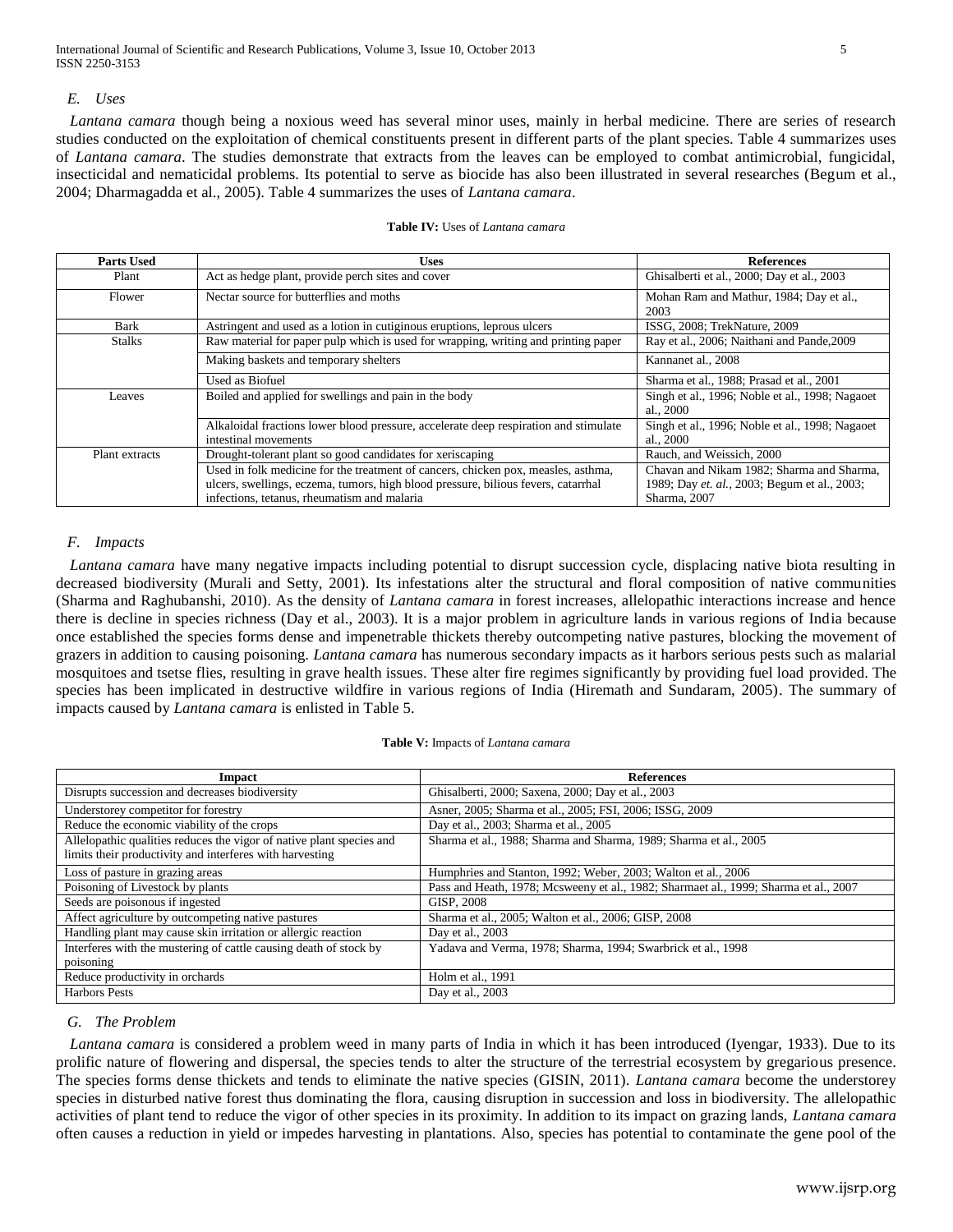rare plant species. Elsewhere the native species of *Lantana camara* belong to the section Calliorheas, so the major threat is competition rather than hybridization. It is a very effective competitor against native colonizers in presence of light, soil moisture and soil nutrients. One of the obvious changes that occur with the replacement of forest understorey is decrease in community biomass. Allelopathy characteristics of species enable it to survive secondary succession and become monospecific thickets. For example, allelopathic effects resulting in either no growth or reduced growth close to *Lantana camara* have been demonstrated in Christella dentata (fern), Morrenia odorata L. (milkweed vine), Lolium multiflorum L. (rye) and various crops such as wheat (Triticum aestivum), corn (Zea mays) and soyabean (Glycine max) (Sharma et al., 1997).

Fire regimes are altered immensely by the presence of the *Lantana camara* in natural systems (Hiremath and Sundaram, 2005). The species burns readily in hot and dry conditions. Its occurrence on forest margins are seen as major threat to community, as a result of increased inroads of fire into the forest. This is particularly so when the species occurs on edges of forest tracks and creeks in natural forests such as in national parks.

On social frontage, *Lantana camara* affects human health. The species harbors malarial mosquitoes in bushes resulting in health problems. These pests were previously brought under reasonable control through clearing of vegetation that harbored them. Subsequently, these species colonizes these cleared grounds resulting in disease carrying pests reinvading cleared areas inhabited by humans and domestic stocks (Greathead, 1971).

*Lantana camara* is a major problem in agricultural areas in most regions of India as it forms dense thickets, spread gregariously, outcompete pasture species, and affects both flora and fauna. The field cases occur mainly in young animals that have either been newly introduced into an area where *Lantana camara* grows (Sharma, 1997), or are without access to other fodder. Children and adults in many countries often consume ripe fruits of *Lantana camara*, without any ill effects. However, consumption of green fruit has proved to be fatal in some parts of India (Sharma, 1997). Apart from causing death of livestock, sub lethal doses of *Lantana camara* toxin causes reduction in potential production, manifested abortion, loss of milk production in dairy cows, and chronic wasting in beef cattle.

Thus, in summation, *Lantana camara* invasion in natural ecosystem results in widespread loss of native species diversity and disrupts ecosystem structure and functioning (Iyengar, 1933; Khoshoo and Mahal, 1967; Murali and Setty, 2001; Dixon, 2003; Sharma et al., 2005; Tumaneng-Diete, 2007; Sahu and Singh, 2008; Kohli, 2009; Dobhal et al., 2011; Sharma and Raghubanshi, 2012; Taylor et al., 2012). However, very little quantitative evidence is available to validate these claims in Indian settings. Information on potential harm caused by anthropogenic induced activities facilitating invasion is also lacking. The studies relating to techniques adopted to combat *Lantana camara* invasion potential in India have been reviewed in greater details in the subsequent section and an attempt has been made to identify gaps in existing studies. This would further help in aligning future research directions so that an informed and target specific management and planning can be implemented.

### FRAMEWORK FOR *LANTANA CAMARA* MANAGEMENT IN INDIA – GAP ANALYSIS

*Lantana camara* tends to defy classic life-history theory through embodying contrasting traits such as by being good colonizers as well as good persisters (D'Antonio and Meyerson 2002); or may benefit from their homoclimatic origins and from the scarcity of natural enemies in the areas it invaded and become established (Colautti et al. 2006). Various attempts have been made in curbing the *Lantana camara* invasion however these techniques have suffered a setback in one or the other aspects.

#### *A. Control and Manage*

Till date, various control measures have been employed to curb *Lantana camara* infestations in India, but none have been able to completely curtail its invasion. Control measure involving mechanical methods are coupled with certain drawbacks such as problem of re-growth which is imminent if the rootstock is not removed while weeding (Babu et al., 2009); suitability of such method is for smaller areas only and not recommended in areas susceptible to erosion (Babu et al., 2009).

Various authors have proposed control of *Lantana camara* through application of chemicals (Achhireddy et al., 1985; Sharma et al., 1988). Glyphosate is marginally effective as a foliar spray and regrowth is common. Fluroxypyr (Vista) plus aminopyralid when applied twice within 6 months is effective, but costly. Even, Fluroxypyr applied as a basal application is consistently effective. However, these suggestions are still in documentation stage and little has been done in this regard to serve as effective measure to combat the growth of the species. Secondly, the use of such chemicals tend to cause harm to the native biota of the ecosystem thereby affecting food chain, soil health, causing water pollution and giving genesis to ancillary problems.

A number of biological control organisms have been studied for controlling *Lantana camara* spread. There are no effective agents available on an operational scale till date. Biological organisms for controlling *Lantana camara* include Ophiomyia Lantanae (fruitmining fly), Calycomyza lantanae (agromyzid seedfly), Teleonemia elata (leaf-sucking bug), Teleonemia scrupulosa (leaf-sucking bug) but mostly failed as they have several varieties or forms resulting in complicating the introduction and establishment of exotic insects. Several other host specific insects such Diastema tigris (flower-mining moth), Salbia haemorrhoidalis (leaf-floding caterpillar), Uroplata girardi (leaf-mining beetle), Octotoma scabripennis (leaf-mining beetle) and Epinotia Lantanae (flower-mining moth) have been introduced from time to time for the biological suppression of *Lantana camara* but have not been effective in controlling its infestation. The main reasons for failures being the extreme variability of the plants, the extensive climatic range it invades and high level of parasitism on the natural enemies. Several researches on other candidate agents undergoing host specificity and potential impact studies are underway (Rao et al., 1971; Sankaran et al., 1971; Sen-Sharma and Mishra, 1986; Thakur et al., 1992; Sharma et al., 2005) and no concrete results have been reported despite the efforts of entomologists worldwide. The failure of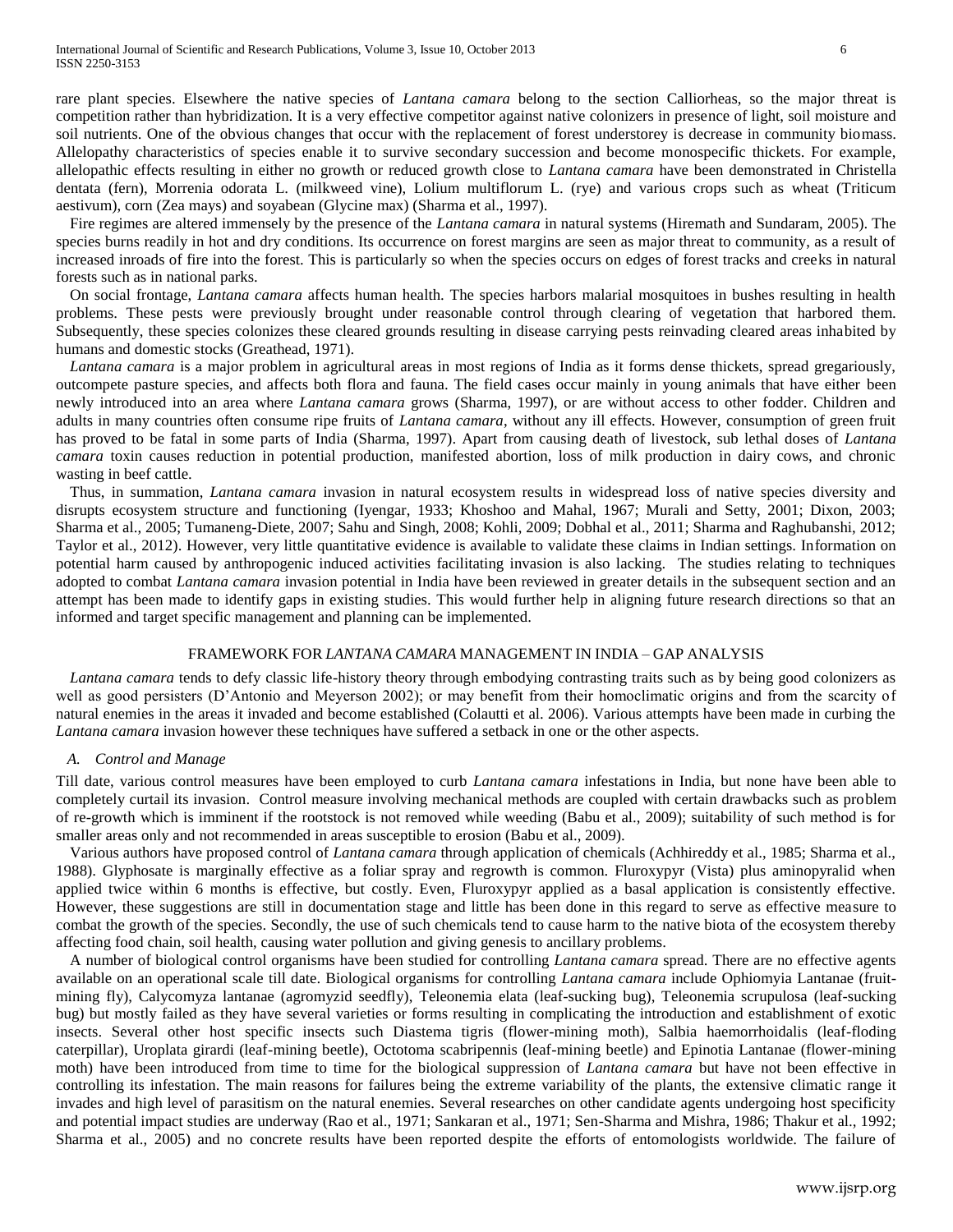biocontrol program directs to think that long-term management will rely on integrated management approach which not only involves control measures, instead strategies directed to intercept species at each stage of invasion to be adopted to combat invasive species. All conventional control methods require extensive management and continuous follow-ups and this is an ongoing process. Table 6 summarizes use and when not to use of all above cited control measures. Thus, it is important for control programs to focus on techniques which would be effective and less cost intensive for better and sustainable management of *Lantana camara*. One such technique include mapping and modeling *Lantana camara* which would act as early detection tool and help manage invasion in current and future scenarios.

| <b>Techniques</b>         | When to use                                                                                                               | When not to use                                                                                                                                                                                                        |
|---------------------------|---------------------------------------------------------------------------------------------------------------------------|------------------------------------------------------------------------------------------------------------------------------------------------------------------------------------------------------------------------|
| <b>Biological Control</b> | Biocontrol agents are available and not already<br>present                                                                | Biocontrol agents, if affect important species                                                                                                                                                                         |
| Mechanical control        | Area suitable for access by machinery without<br>significant damage and action<br>Not leading to further land degradation | Close to rivers, creeks and drainage and lines, as damage to soil<br>will impair water quality and increase erosion<br>If not possible to follow up with treatments such as chemical or<br>$\bullet$<br>manual removal |
| Manual removal            | Cheap labor available<br>Limited area to clear<br>When used as a follow-up technique after fire or<br>mechanical removal  | Cost of labor outweighs land value<br>٠                                                                                                                                                                                |
| <b>Fire control</b>       | Extensive area<br>Little risk of fire spreading                                                                           | Species may increase the intensity and frequency of fire<br>٠<br>inappropriately. Not to be used unless treatment with chemical                                                                                        |

#### **Table VI:** Impacts of *Lantana camara*

## *B. Early detection and management*

There are few empirical studies in India that look at *Lantana camara* for its ability to invade, despite it widespread distribution (Mohan Ram and Mathur 1984; Mathur and Mohan Ram 1986; Bambaradeniya et al. 2002; Napompeth et al. 2003; Sahu et al. 2008; Raghubanshi and Tripathi 2009). With the advent of satellite based remote sensing, many workers have recognized the possibility of mapping the distribution of invasive species (Tucker 1979; Anderson et al. 1998; Zhang et al. 2002; Underwood et al. 2003; Yang et al. 2007). However such techniques have not been of much use for mapping invasive species forming the forest understory. Despite being a serious threat to the ecosystem, *Lantana camara* has not been systematically mapped due to the difficulties posed by the technology. There is insufficient information of its distribution and the impact of its associated harm, which is critical for planning conservation. There are a few studies that have demonstrated the application of remote sensing in studying *Lantana camara* (Prasad et al. 2006; Kandwal et al. 2009). However for such accurate mapping of invasive species, it is important to consider the phenological stage of species at the time of satellite image acquisition. A combination of remote sensing techniques, GIS and expert knowledge offer potential to detect understory invasion through development of models and risk maps. However, till date, no such attempts have been reported in this direction to develop invasion risk map of *Lantana camara*.

## *C. Legislation*

India has several statutes addressing issues associated with invasive alien species. However, there is neither a core policy nor legislative framework of common elements, goals and definitions. Also there has not been a concerted attempt made to harmonize the relevant laws and regulations to ensure uniform and consistent practice. Also, there are gaps in addressing management and control of invasive species in legislation and policy. Relevant legislation includes The Destructive Insects and Pests Act, 1914 and amendments; Indian Forest Act, 1927; Wildlife (Protection) Act, 1972; Forest (Conservation) Act, 1980; Environment Protection Act, 1986; The Plants, Fruits and Seeds (Regulation of Import into India) Order 1989 (PFS Order 1989); Livestock Importation Act, 1898 and the Livestock Importation (Amendment) Ordinance, 2001; National Policy and Macrolevel Action Strategy on Biodiversity, 1999; The Biological Diversity Act, 2002; The Plant Quarantine (Regulation of Import into India) Order, 2003; National Environment Policy, 2004; The Prevention and Control of Infectious and Contagious Disease in Animals Act, 2009; but none is exclusively intended to deal with the invasive alien species and in particularly for *Lantana camara* control and management (FAO 2003; CBD 2005; CITES 2005; MoEF 2008; CIA 2008; APFISN 2009; GISP 2009). In addition, there is no full proof system of reporting about the existence of invasive in India either through the government officials or the general public. Thus, only when a species becomes invasive and starts affecting socio-economically, measures are taken for its eradication and control (Asia-Pacific Forest Invasive Species Network report 2009). Several attempts to assess the risks posed to ecosystems, habitats and species by some invasive species within India have been carried out. However, most assessments are done at the local level only. Thus, it is important to develop control and management framework that focuses on strategies and actions which would be effective and less cost intensive for better and sustainable management of *Lantana camara*.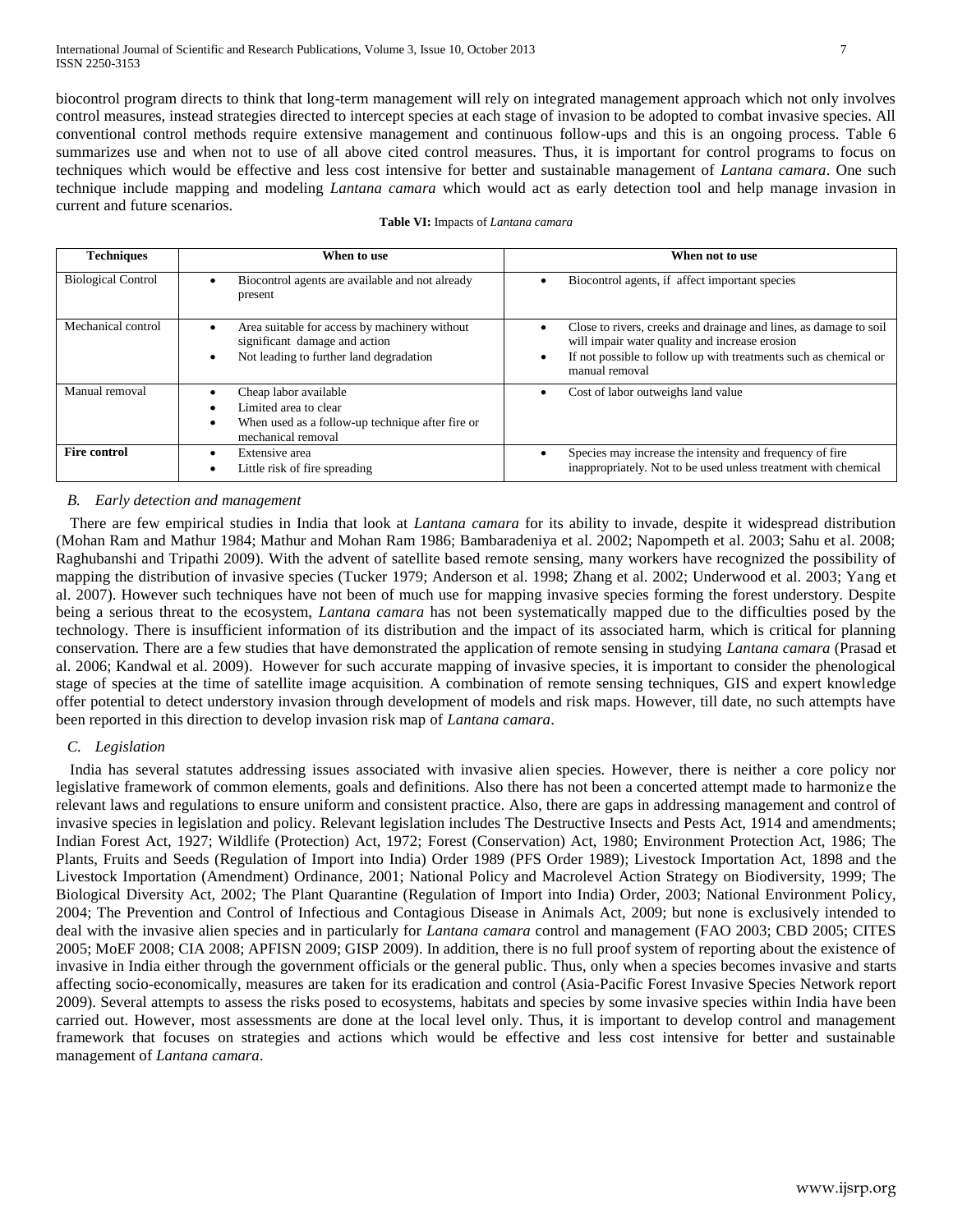#### ALTERNATIVE APPROACHES TO CURTAIL *LANTANA CAMARA* INVASION

As discussed in previous sections, fully effective control techniques are not currently available for this notorious weed. In many areas, the sheer size of the infestations coupled with low land values makes conventional control not feasible. However mechanical clearing and hand pulling are suitable for small areas and fire can be used over large areas. Also there are several control chemicals which are most effective when applied to re-growth following other treatments. Given the limited success of bio-control till date in most areas, it is therefore important for planners and managers to develop strategies aimed at best utilization of the species. This may include planning to use the species as means of generating livelihood opportunities through craft making, creating market for herbal medicine or serve as biofuel agents through involvement of community. These practices will likely not only curb the invasion but simultaneously make people aware of the consequences of plant invasion. With this purview, some of the potential commercial uses of *Lantana camara* are enlisted below.

#### *A. Handicrafts*

*Lantana camara* has not only made itself ubiquitous it has also made itself indispensable. Some unpublished literature has apparently suggested that certain species rely on *Lantana camara* and a crash will be imminent if there is uncontrolled removal of this weed. Thus this call for attention in removal of this weed and many parameters will have to be considered when attempting such an exercise. Thus instead of eliminating, its advised to utilize such species as means of generating livelihoods or put it to various commercial use.

In the Male Madeshwara Hills in Karnataka, the project to control *Lantana camara* is an interesting mix of community involvement into conservation practices with payoffs for both (Aravind et al. 2006; Kannan et al. 2008). *Lantana camara* parts are being used effectively in making furniture which is cheaper than cane and equally sturdy. The furniture lasts long and does not get easily eaten away by termites. Soligas, the tribal artisans of South India are ingeniously utilizing the invasive weed *Lantana camara*, as a substitute for rattan and W. tinctoria, and converting it into value added products such as furniture, toys and articles of household utility (Kannan et al. 2008). Currently, nearly 50 replicas of cane furniture and 25 designs of toys produced by these artisans from *Lantana camara*. ATREE is helping the tribals in marketing and certification of *Lantana camara* products, marked *Lantana camara* crafts (LCC). This innovative idea won the Global Development Marketplace award in 2003. Through recent support from Rainforest Concern, the use of *Lantana camara* has been extended to additional communities in south India to develop their own administrative structures and formalize market linkages. Attempts are also being made to design and diversify the range of products.

*Lantana camara* seemed to have overrun Lachhiwala village, 24 km from state capital Dehradun, occupying almost one lakh hectares of land. Lantana's reputation did not daunt the villagers as they have given it an economic value. They use Lantana and mud to make the walls of their houses as well as chicken coops. Stripped of the bark, the insect- and pest-resistant Lantana stems are put to varied use-the sturdier ones make good furniture, the pliant are fashioned into trays and baskets. The pungent Lantana leaves have been used to make excellent mosquito repellents and incense sticks. Such innovative use of the weed brings in Rs 75,000 a year for each of the families there. And it has earned the village a new name: Lantana village. The credit for the success of this experiment goes to the scientists of the Dehradun-based NGO Himalayan Environmental Studies and Conservation Organization (HESCO) which provides logistic and marketing support to the villagers. Experiments like that of Lantana village shows that innovation can perk up a weak economy.

#### *B. Herbal Medicine*

*Lantana camara* has several therapeutic uses, mainly as herbal medicine (Sharma et al. 1988; Sharma and Sharma 1989; Ghisalberti 2000; Sharma et al. 1999). There has been much work conducted in India on the chemical constituents of *Lantana camara*; extracts from the leaves exhibit antimicrobial, fungicidal, insecticidal, nematicidal, biocidal activity (Sharma and Sharma 1989; Begum et al. 2000; Saxena 2000; Sharma et al. 2007). Lantana oil is used externally for leprosy and scabies (Ghisalberti 2000). Plant extracts are used as medicine for the treatment of cancers, chicken pox, measles, asthma, ulcers, swellings, eczema, tumors, high blood pressure, bilious fevers, catarrhal infections, tetanus, rheumatism, malaria and atoxy of abdominal viscera (Begum et al. 2000).

#### *C. BioFuel*

*Lantana camara* twigs and stems serve as useful fuel for cooking and heating in many regions of India (Sharma et al. 1988), although it is less important than other fuel sources such as windrows, woodlots or natural bush (Varshney et al. 2006). Its use for fuel ethanol production is recommended in various research findings (Sharma et al. 1988; Inada et al. 1997; Varshney et al. 2006). Biofuels obtained from twigs and stems serve useful fuel for cooking and heating in many regions of India.

#### *D. Kraft Pulping*

Paper industries are in search for possible non wood renewable raw material that can replace traditional forest based species like wood and bamboo. *Lantana camara*, having 75.03% hollo-cellulose, 8.461%Extractive, 18.21% lignin and 2.31% silica can be a good potential source of raw material for paper making (Ray et al. 2006). Researches by Ray et al. (2006), Naithani and Pande (2009), Bhatt et al. (2011) have demonstrated *Lantana camara* as potential source of raw material for paper making. Thus, it is important to develop a management framework keeping in purview benefits and limitations of various control techniques for sustainable management of *Lantana camara*.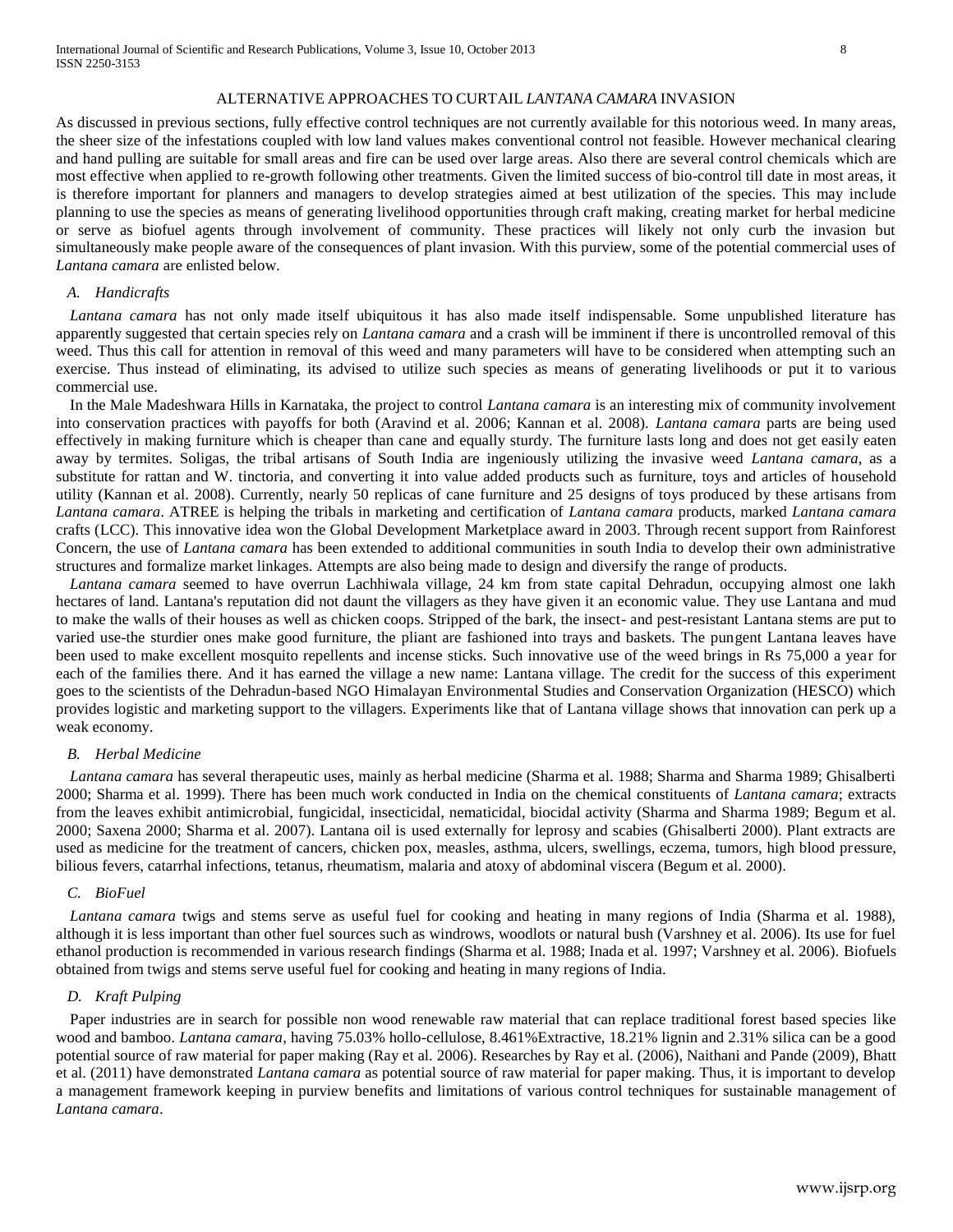#### **CONCLUSION**

*Lantana camara* is one of the notorious weeds causing dramatic and apparently irreversible degradation of natural communities in India. Much has been done on the chemical, mechanical and biological control of the species without identifying the target sites and prioritizing the same. Given the ecological value of the native community, preventing detrimental impacts of invasion is of utmost importance. Early detection is the most effective way to reduce the impact of such species. Currently, there is little information available on spatial distribution of *Lantana camara* invasion and its potential geographic spread. Creating spatially explicit model of *Lantana camara* invasion risk will allow planners and managers to undertake appropriate measures. This will enable to counter negative change to sustain conservation efforts for the progeny. The more promising areas for future research are the modeling and mapping invasion risk potential. Integration of such techniques is likely to result in improved control and mitigation strategies.

#### **REFERENCES**

- [1] Achhireddy NR, Singh M. 1984. Allelopathic effects of Lantana (*Lantana camara*) on milkweed vine (Morrenia odorata). Weed Science, 32: 757–761.
- [2] Achhireddy NR, Singh M, Achhireddy LL, Nigg HN, Nagy S. 1985. Isolation and partial characterization of phytotoxic compounds from Lantana (*Lantana camara* L.). Journal of Chemical Ecology, 11: 979–988.
- Anderson ER, Pressland AJ, McLennan SR, Clem RL, Rickert KG. 1998. The role of fire in native pasture management. In: W.H. Burrows, J.C. Scanlan and M.T. Rutherford (eds.), Native pastures in Queensland, the resources and their management. Queensland Government, Brisbane, Australia, pp. 112–124.
- [4] Aravind NA, Rao D, Vanaraj G, Ganeshaiah KN, Shaanker RU, Poulsen JG. 2006. Impact of *Lantana camara* on plant communities at Malé Mahadeshwara reserve forest, South India. In: L.C. Rai and J.P. Gaur (eds.), Invasive alien species and biodiversity in India. Banarus Hindu University. Banarus. India, pp. 68– 154.
- [5] Bambaradeniya CNB, Perera MSJ, Perera WPN, Wickramasinghe LJM, Kekulandala LDCB, Samarawickrema VAP, Fernando RHSS, Samarawickrema VAMPK. 2003. Composition of faunal species in the Sinharaja World Heritage Site in Sri Lanka. Sri Lanka Forester, 26: 21-40. Barrows EM. 1976. Nectar Robbing and Pollination of *Lantana camara* (Verbenaceae). Biotechnology, 8(2): 132-135. doi:10.2307/2989633
- [6] Begum S, Wahab A, Siddiqui BS. 2000. Pentacyclic triterpenoids from the aerial parts of *Lantana camara*. Chemical and Pharmaceutical Bulletin, 51: 134-137.
- [7] Bhatt N, Gupta PK, Naithani S. 2011. Ceric-induced grafting of Acrylonitrile onto Alpha Cellulose isolated from *Lantana camara*. Cellulose Chemistry and Technology, 45 (5-6): 321-327.
- [8] Bhatt YD, Rawat YS, Singh SP. 1994. Changes in ecosystem functioning after replacement of forest by Lantana shrubland in Kumaon Himalaya. Journal of Vegetation Science, 5: 67–70.
- [9] Bhushan L, Sharma PK. 2002. Long-term effects of Lantana (Lantana spp. L.) residue additions on soil physical properties under rice-wheat cropping I. Soil consistency, Surface cracking and clod formation. Soil & Tillage Research, 65: 157–167.
- [10] Bisht RS, Bhatnagar SP. 1979. Some insects, mammals and birds feeding on *Lantana camara* Linn. in Kumaon. Indian Journal of Entomology, 41: 196–197.
- [11] Bradley BA, Mustard JF. 2006. Characterizing the Landscape Dynamics of an Invasive Plant and Risk of Invasion Using Remote Sensing. Ecological Applications, 16: 1132-1147.
- [12] Brown BJ, Mitchell RJ, Graham SA. 2002. Competition for pollination between an invasive species (purple loosestrife) and a native congener. Ecology, 83: 2328- 2336.
- [13] Buckley LB and Roughgarden J. 2004. Biodiversity conservation: effects of changes in climate and land use. Nature, 430: 2-20.
- [14] Colautti RI, Bailey SA, van Overkijk CDA, Amundsen K, MacIsaac HJ. 2006. Characterised and projected costs of nonindigenous species in Canada. Biological Invasions, 8(1): 45–59.
- [15] D'Antonio CM, Meyerson LA. 2002. Exotic plant species as problems and solutions in ecological restoration: a synthesis. Restoration Ecology, 10: 703–713.
- [16] Day MD, Wiley CJ, Playford J, Zalucki MP. 2003. Lantana: Current Management, Status and Future Prospects. Australian Centre for International Agricultural Research, 5: 1- 20.
- [17] DeGasperis BG, Motzkin G. 2007. Windows of opportunity: historical and ecological controls on Berberis thunbergii invasions. Ecology, 88: 3115–3125.
- [18] Dobhal PK, Kohli RK, Batish DR. 2011. Impact of *Lantana camara* L. invasion on riparian vegetation of Nayar region in Garhwal Himalayas (Uttarakhand, India). Journal of Ecology and the Natural Environment, 3 (1), 11-22.
- [19] Dobhal PK. 2010. Ecological Audit of Invasive Weed *Lantana camara* L. along an Altitudinal Gradient in Pauri Garhwal (Uttranchal). Ph.D. dissertation, Punjab University, Chandigarh, India.
- [20] Dogra KS, Kohli RK, Sood SK. 2009. An assessment and impact of three invasive species in the Shivalik hills of Himachal Pradesh, India. International Journal of Biodiversity and Conservation, 1(1): 4–10.
- [21] Dua VK, Pandey AC, Dash AP. 2010. Adulticidal activity of essential oil of *Lantana camara* leaves against mosquitoes. Indian Journal of Medicine and Research, 131: 434-439.
- [22] Ganjewala D, Sam S, Khan KH. 2009. Biochemical compositions and antibacterial activities of *Lantana camara* plants with yellow, lavender, red and white flowers. EurAsian Journal of BioSciences, 3: 69-77.
- [23] Gentle CB, Duggin JA.1997. Allelopathy as a competitive strategy in persistent thickets of *Lantana camara* L. in three Australian forest communities. Plant Ecology, 132: 85–95.
- [24] Ghisalberti EL. 2000. *Lantana camara* Linn. (Review). Fitoterapia, 71: 467–485.
- [25] Gooden B, French K, Turner P. 2009. Invasion and management of a woody plant, *Lantana camara* L., alters vegetation diversity within wet sclerophyll forest in south-eastern Australia. Forest Ecology and Management, 257: 960-967.
- [26] Hill RL, Seawright AA. 1983. The status of Lantana in New Zealand. In: M.J. Hartley (ed), Proceedings of the 36th New Zealand Weed and Pest Control Conference. Hastings, New Zealand, pp. 38–40.
- [27] Hiremath J, Sundaram B. 2005. The fire-Lantana cycle hypothesis in Indian forests. Conservation and Society, 3: 26–42.
- [28] Inada A, T. Nakanishi, H. Tokuda & O.P. Sharma. 1997. Antitumor activities of lantadenes on mouse skin tumors and mouse hepatic tumors. Plantations Medicine, 63: 476–478.
- [29] Intergovernmental Panel on Climate Change (IPCC). 2007. Climate Change 2007: The Physical Science Basis. In: S. Solomon, D. Qin, M. Manning, Z. Chen, M. Marquis, K.B. Averyt, M. Tignor and H.L. Miller (eds.), Contribution of Working Group I to the Fourth Assessment Report of the Intergovernmental Panel on Climate Change. Cambridge University Press, pp. 1-996.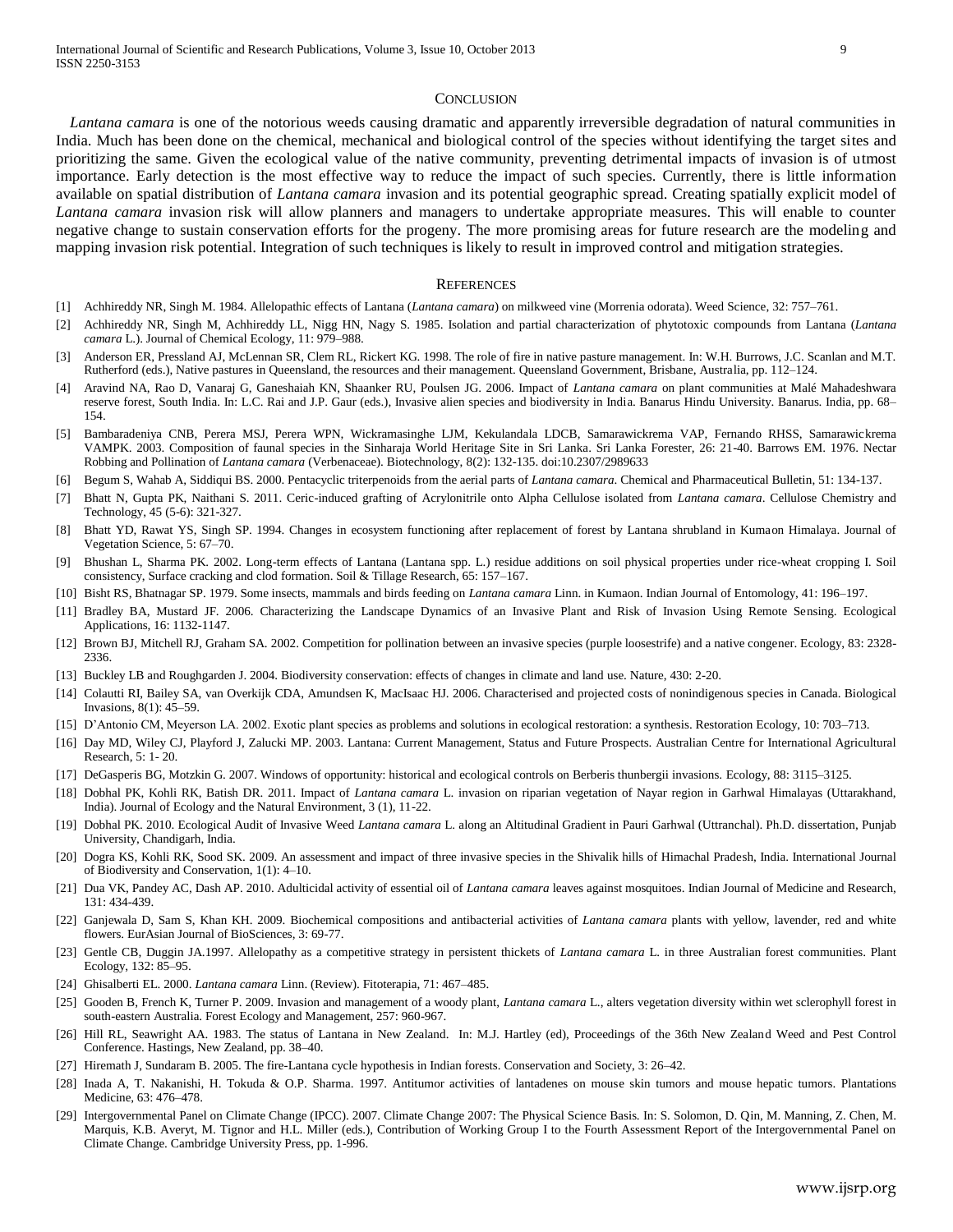- [30] Jain R, Singh M, Dezman DJ. 1989. Qualitative and quantitative characterization of phenolic compounds from Lantana (*Lantana camara*) leaves. Weed Science, 37: 302–307.
- [31] Kandwal R, Jeganathan C, Tolpekin V, Kushwaha SPS. 2009. Discriminating the invasive species, 'Lantana' using vegetation indices. International Journal of Remote Sensing, 37(2): 275-290. doi: 10.1007/s12524-009-0027-5
- [32] Kandwal R. 2005. Detecting and discriminating Lantana using multisensor images for improving FCD Mapper methodology. M.Sc. thesis. ITC, The Netherlands.

[33] Kannan R, Aravind NA, Joseph G, Ganeshaiah KN, Shaanker RU. 2008. Lantana Craft: A Weed for a Need. Biotech News, 3(2): 9-11.

- [34] Khan, A.H. 1945. On the Lantana bug (Teleonemia scrupulosa Stål.). Indian Journal of Entomology, 6: 149–161.
- [35] Kimothi MM, Dasari A. 2010. Methodology to map the spread of an invasive plant (*Lantana camara* L.) in forest ecosystems using Indian remote sensing satellite data. International Journal of Remote Sensing, 31 (11/12): 3273–3289.
- [36] Kohli RK, Batish DR, Singh HP, Dogra KS. 2006. Status, invasiveness and environmental threats of three tropical American invasive weeds (Parthenium hysterophorus L., Ageratum conyzoides L., *Lantana camara* L.) in India. Biological Invasion, 8: 1501-1510.
- [37] Kumarasamyraja D, Jeganathan NS, Manavalan R. 2012. Pharmacological Review of *Lantana camara*L. International Journal of Pharmacy and Industrial Research, 2 (1): 1-5.
- [38] Lamb D. 1991. Forest regeneration research for reserve management: some questions deserving answers. In: N. Goudberg, M. Bonell and D. Benzaken (eds.), Tropical Rainforest Research in Australia: present status and future directions for the Institute for Tropical Rainforest Studies. Institute for Tropical Rainforest Studies, Townsville, Australia, pp. 177–181.
- [39] Larson DL, Anderson PJ, Newton W. 2001. Alien plant invasion in mixed grass prairie: Effects of vegetation type and anthropogenic disturbance. Ecological Applications, 11: 128-141.
- [40] Lockwood JL, Hoopes MF, Marchetti MP. 2007. Invasion ecology, Blackwell, Oxford.
- [41] Mathur G, Mohan Ram HY. 1986. Floral biology and pollination of *Lantana camara*. Phytomorphology, 36: 79–100.
- [42] Mohan Ram HY, Mathur G. 1984. Flower colour changes in *Lantana camara*. Journal of Experimental Botany, 35: 1656–1662.
- [43] Munir AA. 1993. A taxonomic revision of the genus Lippia (Houst. Ex) Linn.(Verbenaceae) in Australia. Journal of the Adelaide Botanic Gardens, 15: 129–145.
- [44] Naithani S, Pande PK. 2009. Evaluation of *Lantana camara* Linn. stem for pulp and paper making. Indian Forester, 135 (8): 1081-1087.
- [45] Napompeth B, Kongsawat C, Iamsupasit N. 2003. Current status on alien species management in Thailand. A paper presented at the 20th Pacific Science Congress, 17-21 March, Bangkok, Thailand, pp. 19-25.
- [46] Pass MA, Heath TJ. 1978. The effect of *Lantana camara* on intestinal motility in sheep. Journal of Comparative Pathology, 88: 149–156.
- [47] Pearson RG, Dawson TP. 2003. Predicting the impacts of climate change on the distribution of species: are bioclimate envelope models useful? Global Ecology and Biogeography, 12 (5): 361–371.
- [48] Pickett STA, White PS. 1985. The Ecology of Natural Disturbance and Patch Dynamics, Academic Press, London, United Kingdom.
- [49] Pimentel D, McNair S, Janecka J, Wightman J, Simmonds C. 2001. Economic and environmental threats of alien plant, animal, and microbe invasions. Agriculture, Ecosystems & Environment, 84: 1–20.
- [50] Prasad AM, Iverson LR, Liaw A. 2006. Newer classification and regression techniques: bagging and random forests for ecological prediction. Ecosystems, 9: 181–199.
- [51] Pysek P, Prach K. 1995. Invasion dynamics of Impatiens glandulifera: A century of spreading reconstructed. Biological Conservation, 74: 41–48.
- [52] Raghubanshi AS, Tripathi A. 2009. Effect of disturbance, habitat fragmentation and alien invasive plants on floral diversity in dry tropical forests of Vindhyan highland: a review. Tropical Ecology, 50(1): 57-69.
- [53] Rao VP, Ghani MA, Sankaran T, Mathur KC. 1971. A review of the biological control of insects and other pests in south-east Asia and the Pacific region. Technical Communication No. 6., Commonwealth Institute of Biological Control, Trinidad, West Indies, pp. 60-62.
- [54] Ray AK, Puri MK. 2006. Modeling H Factor-Kappa Number for Kraft Pulping of *Lantana camara* Plant- An Experimental Investigation. Advances in BioCatalytics and Protein Enggineering, 15: 1–62.
- [55] Roy PS, Dutt CBS, Joshi PK. 2002. Tropical forest assessment and management. Tropical Ecology, 43: 21–38.
- [56] Sahu PK, Singh JS. 2008. Structural attributes of lantana-invaded forest plots in Achanakmar–Amarkantak Biosphere Reserve, Central India. Current Science, 94 (4): 494–500.
- [57] Sanders RW. 1998. Preliminary key to species of Lantana Sect. camara. Ecological Restoration, 1: 45–59.
- [58] Sankaran T. 1971. Biological control of weeds in India a review of introductions and current investigations of natural enemies. In: P.H. Dunn (ed.), Proceedings of the II International Symposium on Biological Control of Weeds, Rome, Italy, pp. 82–88.
- [59] Sen-Sarma PK, Mishra SC. 1986. Biological control of forest weeds in India -retrospect and prospects. Indian Forester, 112, 1088–1093.
- [60] Sharma GP, Raghubanshi AS, Singh JS. 2005. Lantana invasion: An overview. Weed Biology Management, 5: 157–167.
- [61] Sharma GP, Raghubanshi AS. 2010. How Lantana invades dry deciduous forest: a case study from Vindhyan highlands, India. Tropical Ecology, 51(2S): 305– 316.
- [62] Sharma GP. 2007. Habitat fragmentation induced plant species invasion in Vindhyan highlands. Ph.D. Dissertation. Banaras Hindu University, Varanasi, India.
- [63] Sharma OP, Makkar HPS, Dawra RK. 1988. A review of the noxious plant *Lantana camara*. Toxicon, 26: 975–987.
- [64] Sharma OP, Sharma PD. 1989. Natural products of the Lantana plant the present and prospects. Journal of Scientific & Industrial Research, 48: 471–478.
- [65] Sharma OP, Sharma S, Pattabhi V, Mahato SB, Sharma PD. 2007. A Review of the Hepatotoxic Plant. *Lantana camara*. Journal of Scientific & Industrial Research, 37: 313-352.
- [66] Sharma OP. 1988. How to combat Lantana (*Lantana camara* L.) menace? A current perspective. Journal of Scientific & Industrial Research, 47: 611–616.
- [67] Sharma S, Singh A, Sharma OP. 1999. An improved procedure for isolation and purification of lantadene A, the bioactive pentacyclic triterpenoid from *Lantana camara* leaves. Journal of Medicinal and Aromatic Plant Science, 21: 686–688.
- [68] Shigesada N, Kawasaki K. 1997. Biological Invasions: Theory and Practice. Oxford University Press, New York.
- [69] Thakur ML, Ahmad M, Thakur RK. 1992. Lantana weed (*Lantana camara* var. aculeata Linn) and its possible management through natural insect pests in India. Indian Forester, 118: 466–488.
- [70] Tucker CJ. 1979. Red and photographic infrared linear combinations for monitoring vegetation. Remote Sensing of Environment, 8: 127–150.
- [71] Underwood E, Ustin S, DiPietro D. 2003. Mapping nonnative plants using hyperspectral imagery. Remote Sensing of Environment, 86: 150–161.